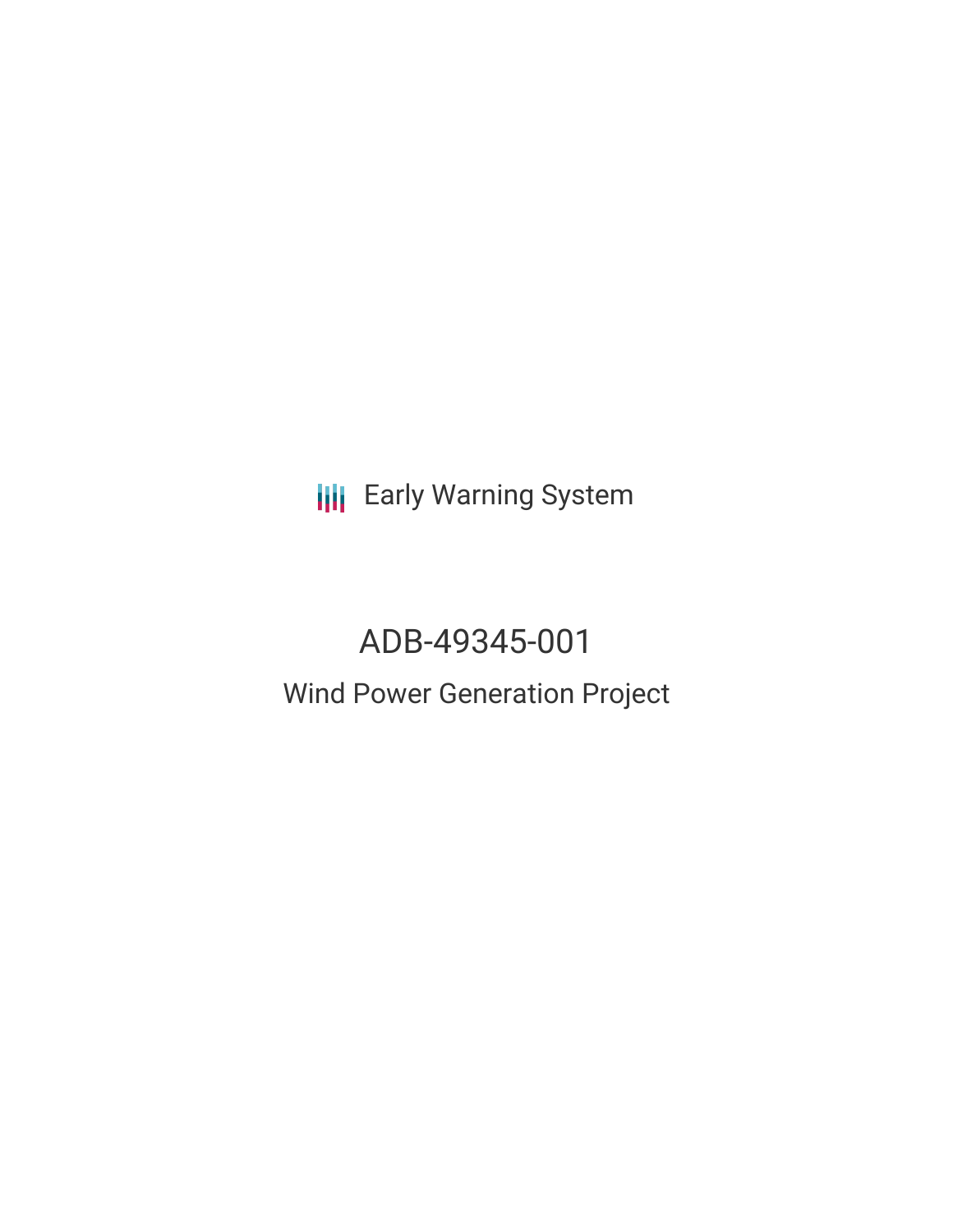### **Quick Facts**

| <b>Countries</b>               | Sri Lanka                                                       |
|--------------------------------|-----------------------------------------------------------------|
| <b>Specific Location</b>       | <b>Mannar District</b>                                          |
| <b>Financial Institutions</b>  | Asian Development Bank (ADB)                                    |
| <b>Status</b>                  | Approved                                                        |
| <b>Bank Risk Rating</b>        | B                                                               |
| <b>Voting Date</b>             | 2016-03-18                                                      |
| <b>Borrower</b>                | Government of Sri Lanka, Ministry of Power and Renewable Energy |
| <b>Sectors</b>                 | Energy                                                          |
| <b>Investment Type(s)</b>      | <b>Advisory Services</b>                                        |
| <b>Investment Amount (USD)</b> | \$2.00 million                                                  |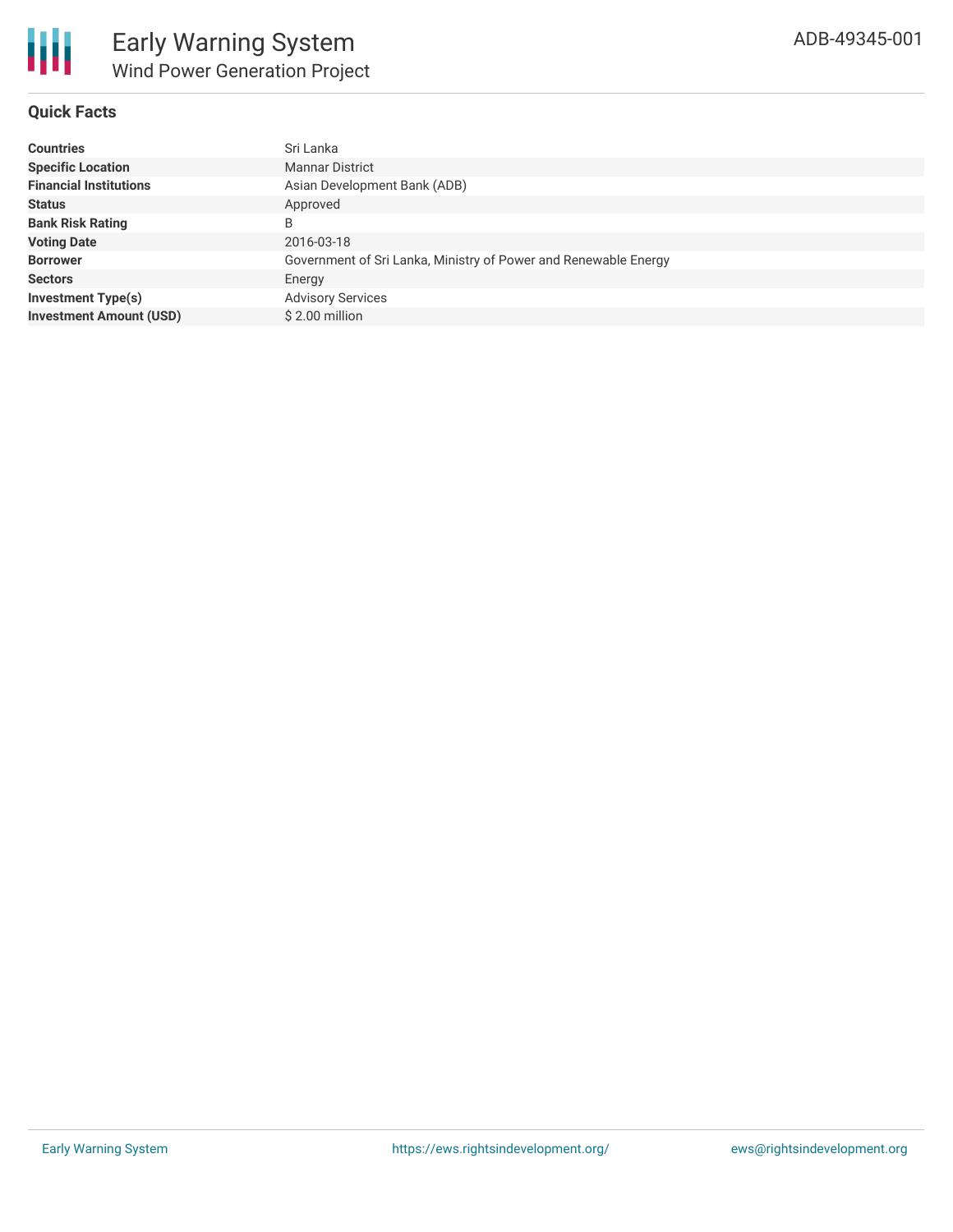

#### **Project Description**

According to ADB website, the TA will support the Ceylon Electricity Board (CEB), the implementing agency, in preparing a feasibility study, preliminary engineering design, and conducting due diligence. As part of advance contracting, PPTA consultants will assist in preparing procurement packages and relevant bidding documents for the proposed CEB wind power generation, and competitive bidding documents for private sector participation in the project. The PPTA consultants will also prepare a road map and options for private sector involvement in further developing renewable energy sources in the country.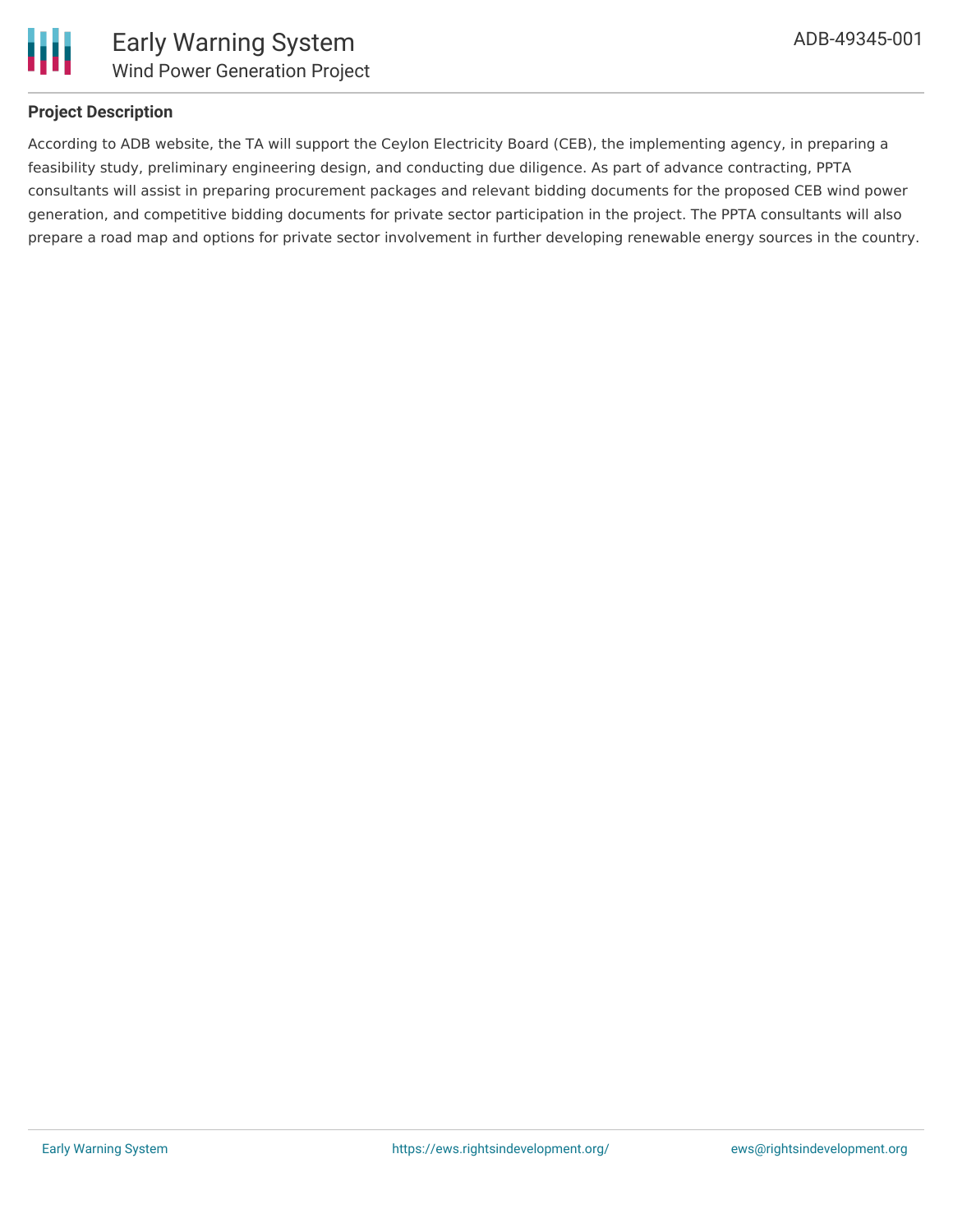#### **Investment Description**

Asian Development Bank (ADB)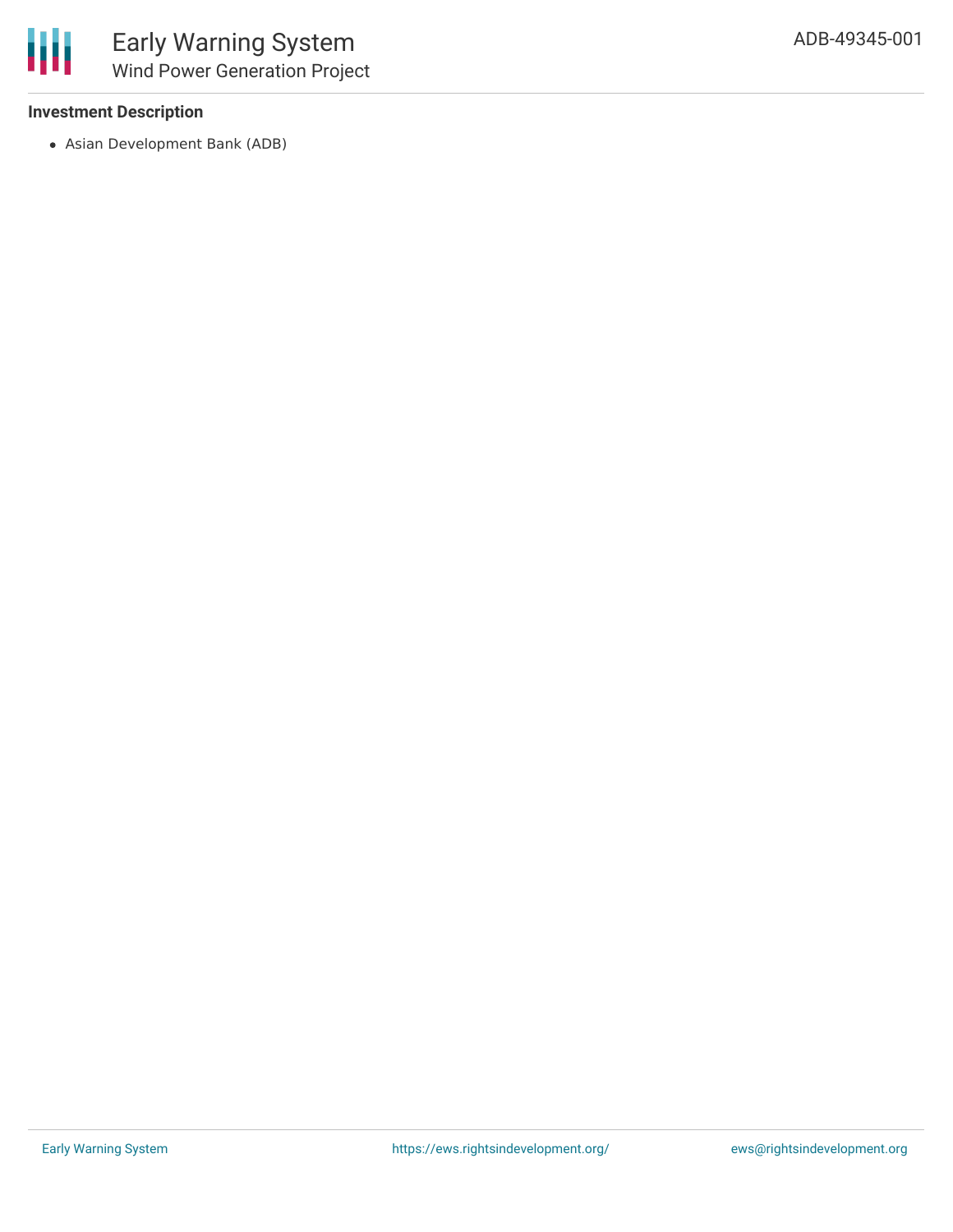

#### **Contact Information**

Project Officer: Khamudkhanov, Mukhtor South Asia Department, ADB No contact information provided at the time of disclosure.

#### ACCOUNTABILITY MECHANISM OF ADB

The Accountability Mechanism is an independent complaint mechanism and fact-finding body for people who believe they are likely to be, or have been, adversely affected by an Asian Development Bank-financed project. If you submit a complaint to the Accountability Mechanism, they may investigate to assess whether the Asian Development Bank is following its own policies and procedures for preventing harm to people or the environment. You can learn more about the Accountability Mechanism and how to file a complaint at: http://www.adb.org/site/accountability-mechanism/main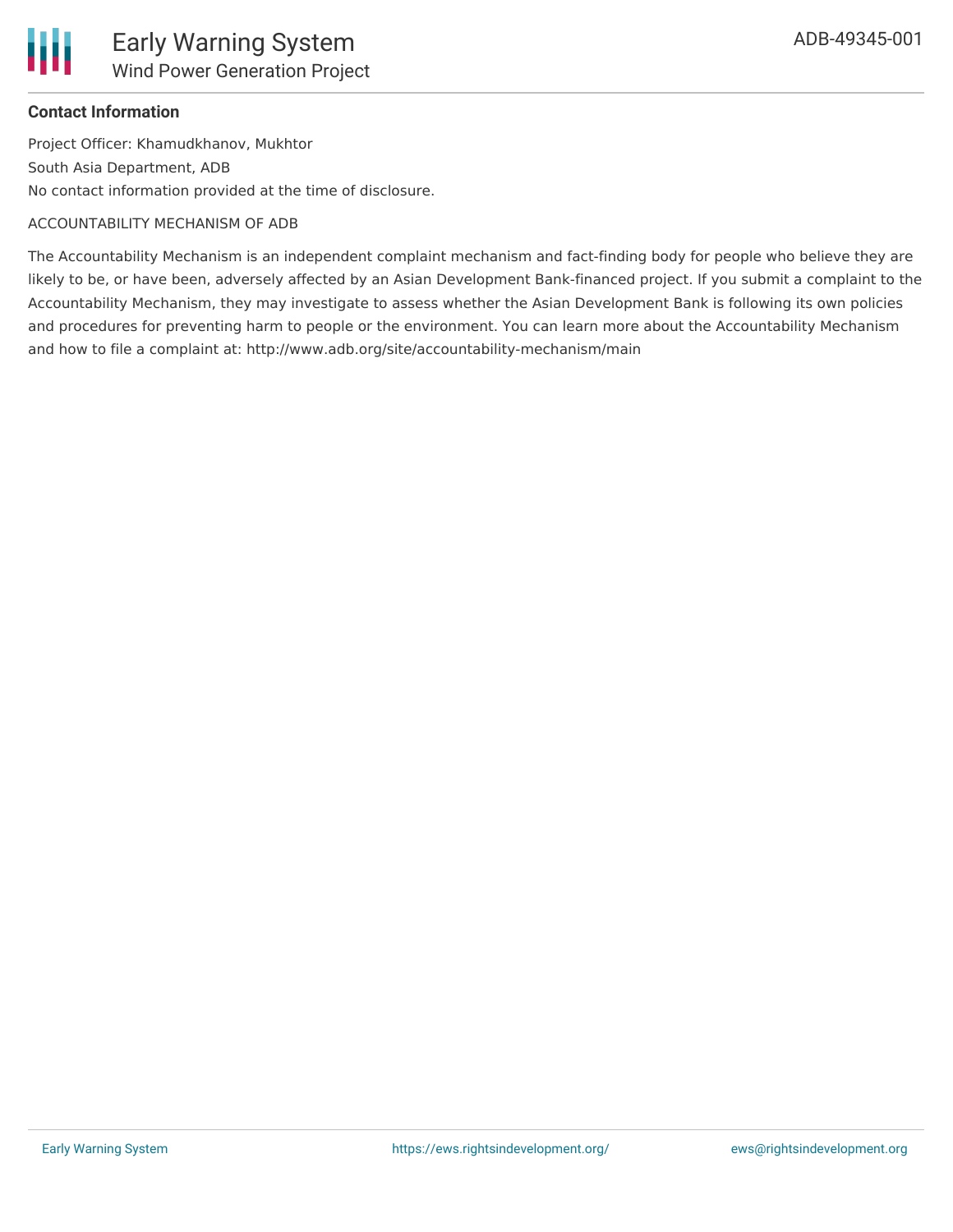#### **Bank Documents**

- Project [Disclosure](https://www.adb.org/printpdf/projects/49345-001/main) PDF
- Wind Power [Generation](https://ewsdata.rightsindevelopment.org/files/documents/01/ADB-49345-001_AEDABS9.pdf) Project: Initial Poverty and Social Analysis [\[Original](https://www.adb.org/projects/documents/sri-wind-power-generation-project-ipsa) Source]
- Wind Power Generation Project: Project Data Sheet (Sinhala [Translation\)](https://ewsdata.rightsindevelopment.org/files/documents/01/ADB-49345-001_tInRbui.pdf) [\[Original](https://www.adb.org/si/projects/documents/49345-001-project-data-sheet) Source]
- Wind Power Generation Project: Project Data Sheet (Tamil [Translation\)](https://ewsdata.rightsindevelopment.org/files/documents/01/ADB-49345-001_FV1dHA3.pdf) [\[Original](https://www.adb.org/ta/projects/documents/49345-001-project-data-sheet) Source]
- Wind Power Generation Project: Project [Preparatory](https://ewsdata.rightsindevelopment.org/files/documents/01/ADB-49345-001.pdf) Technical Assistance Report [\[Original](https://www.adb.org/projects/documents/sri-wind-power-generation-project-pptar) Source]